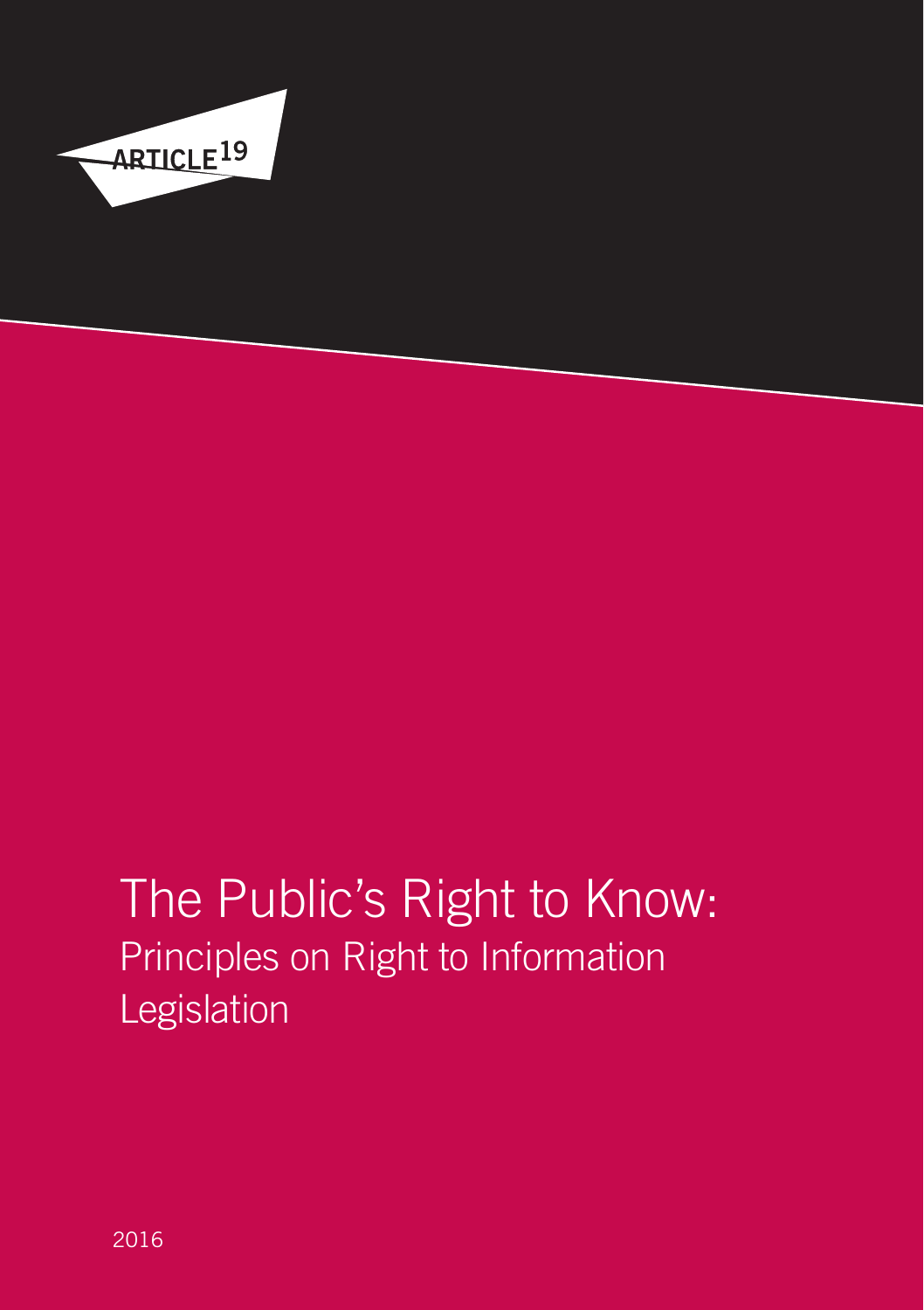<span id="page-1-0"></span>These Principles were originally developed in 1999 and updated in 2015. They have been endorsed by the UN Special Rapporteur on Freedom of Opinion and Expression, in his report to the 2000 Session of the United Nations Commission on Human Rights (E/CN.4/2000/63), and referred to by the Commission in its 2000 Resolution on freedom of expression, as well as by his successor in 2013 in his report to the UN General Assembly in 2013 (A/68/362, 4 September 2013).

**ARTICLE 19** Free Word Centre 60 Farringdon Road London EC1R 3GA United Kingdom

T: +44 20 7324 2500 E: info@article19.org W: www.article19.org Tw: @article19org Fb: facebook.com/article19org

ISBN: 978-1-910793-09-1

#### © ARTICLE 19, 2016

This work is provided under the Creative Commons Attribution-Non-Commercial- ShareAlike 2.5 licence. You are free to copy, distribute and display this work and to make derivative works, provided you: 1) give credit to ARTICLE 19; 2) do not use this work for commercial purposes; 3) distribute any works derived from this publication under a licence identical to this one. To access the full legal text of this licence, please visit: http://creativecommons.org/ licenses/by-nc-sa/2.5/ legalcode.

ARTICLE 19 would appreciate receiving a copy of any materials in which information from this report is used.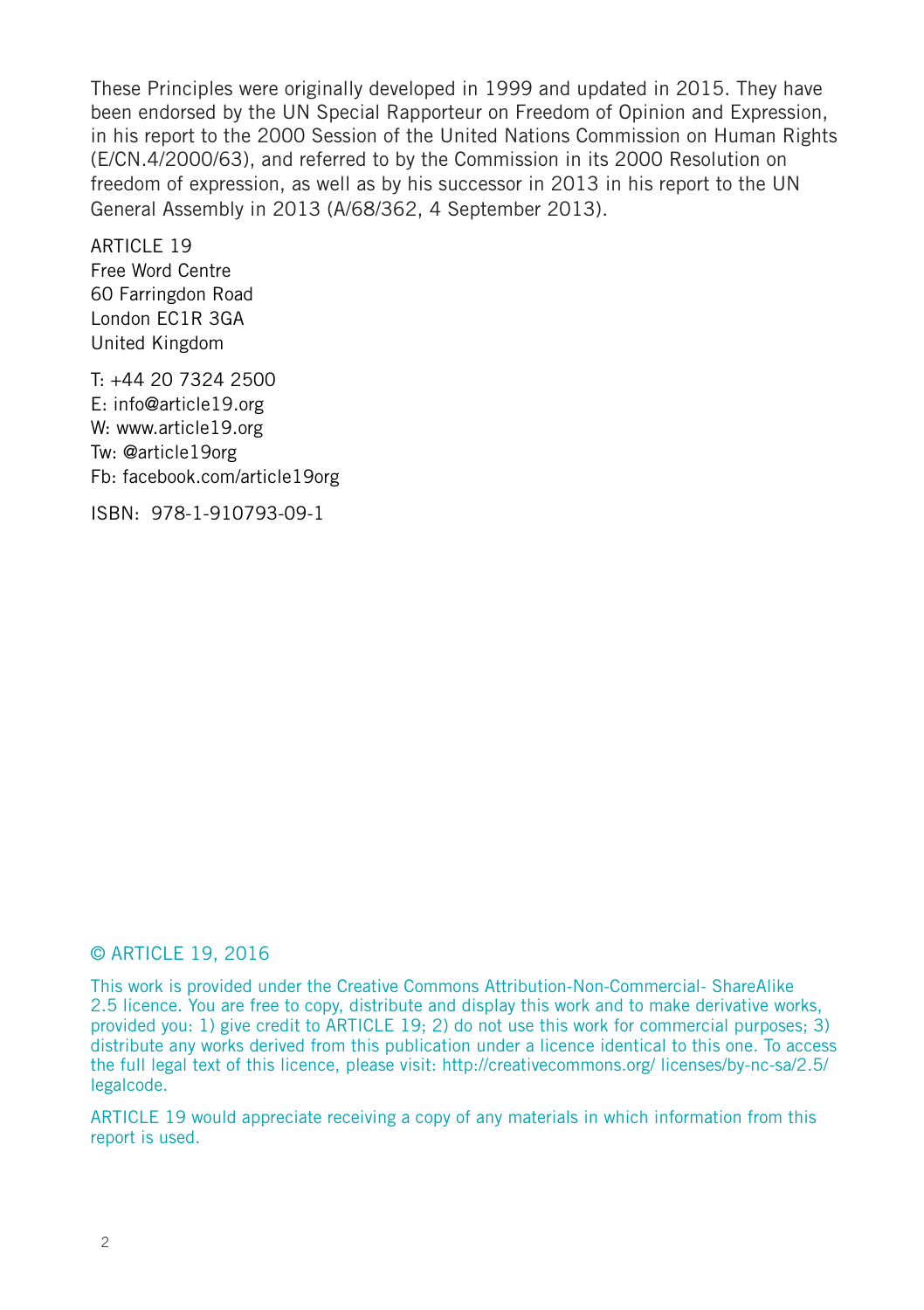# Table of Contents

| Principle 1: Maximum disclosure                    | 3  |
|----------------------------------------------------|----|
| <b>Principle 2: Obligation to publish</b>          | 4  |
| <b>Principle 3: Promotion of open government</b>   | 5  |
| <b>Principle 4: Limited scope of exceptions</b>    | 6  |
| <b>Principle 5: Processes to facilitate access</b> | 8  |
| <b>Principle 6: Costs</b>                          | 10 |
| <b>Principle 7: Open meetings</b>                  | 11 |
| Principle 8: Disclosure takes precedence           | 12 |
| <b>Principle 9: Protection for whistleblowers</b>  | 12 |
| <b>About ARTICLE 19</b>                            | 14 |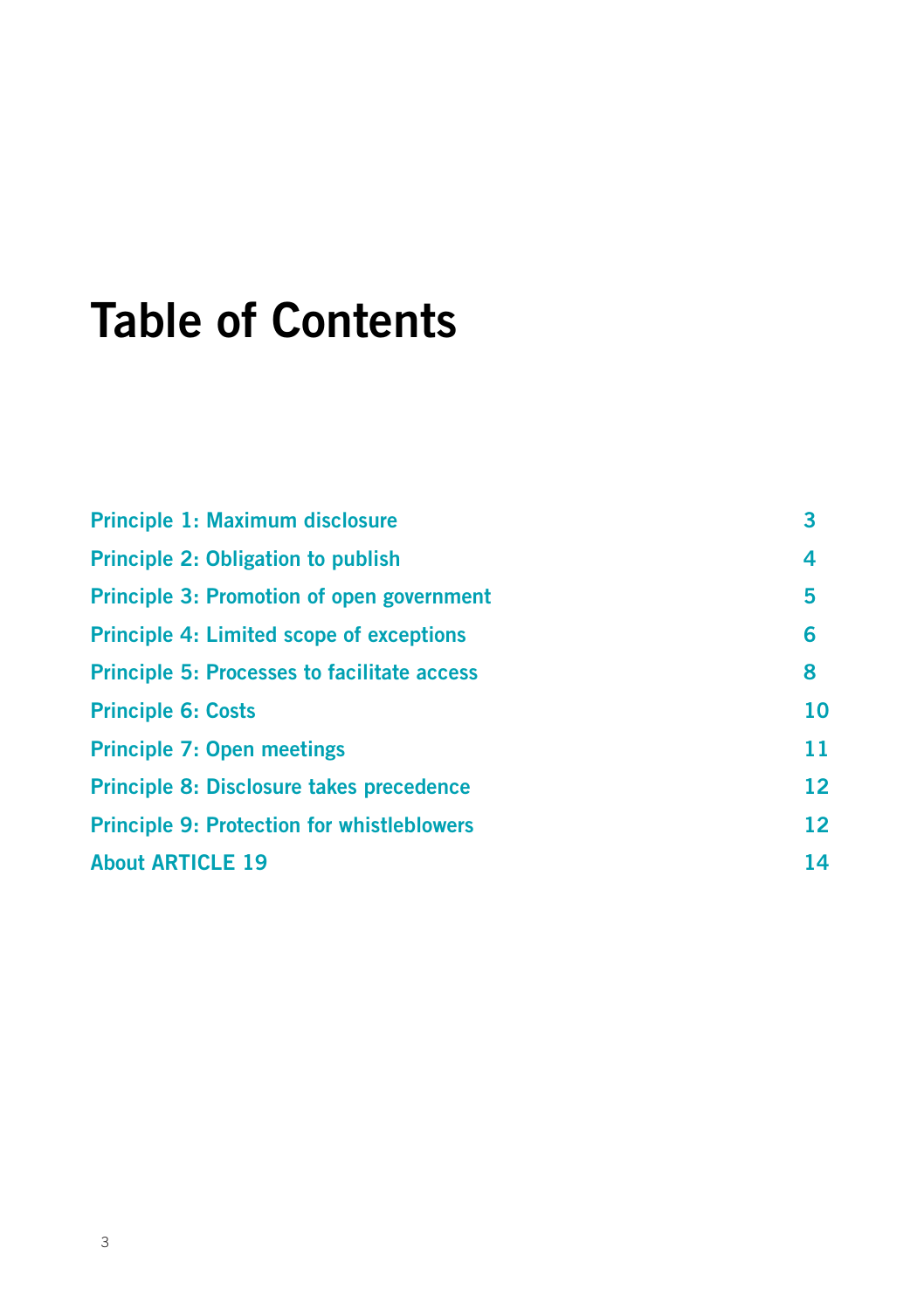## <span id="page-3-0"></span>Principle 1: Maximum disclosure

#### Right to information legislation should be guided by the principle of maximum disclosure

The principle of maximum disclosure establishes a presumption that all information held by public bodies should be subject to disclosure and that this presumption may be overcome only in very limited circumstances (see Principle 4). This principle encapsulates the basic rationale underlying the very concept of the right to information in international law and ideally should be provided for in the Constitution to make it clear that access to official information is a basic right. The overriding goal of legislation should be to implement maximum disclosure in practice.

Public bodies have an obligation to disclose information and every member of the public has a corresponding right to receive information. The right should be available to all persons and informal and formal organisations, regardless of citizenship or residence. The exercise of this right should not require individuals to demonstrate a specific interest in the information or to explain why they wish to obtain it. Where a public authority seeks to deny access to information, it should bear the onus of justifying the refusal at each stage of the proceedings. In other words, the public authority must show that the information which it wishes to withhold comes within the scope of the limited regime of exceptions, as detailed below.

### Definitions

Both 'information' and 'public bodies' should be defined broadly.

'Information' includes all materials held by a public body, regardless of the form in which the information is stored (document, computer file or database, audio or video tape, electronic recording and so on), its source (whether it was produced by the public body or some other entity or person) and the date of production. The legislation should also apply to information which has been classified as secret or some other designation, subjecting them to the same test as all other information. In some jurisdictions, this extends to samples of physical materials used by public bodies in public works The law should also include, the obligation to disclose should apply to records themselves and not just the information they contain, as the context in which it is held is information also.

For purposes of disclosure of information, the definition of 'public body' should include all branches and levels of government including local government, elected bodies (including national parliaments), bodies which operate under a statutory mandate, nationalised industries and public corporations, non-departmental bodies or quangos (quasi non-governmental organisations), judicial bodies, and private bodies which carry out public functions (such as maintaining roads or operating rail lines) or hold decision-making authority or expend public money. No bodies, including defence and security bodies, should be exempt. Private bodies themselves should also be included if they hold information whose disclosure is likely to diminish the risk of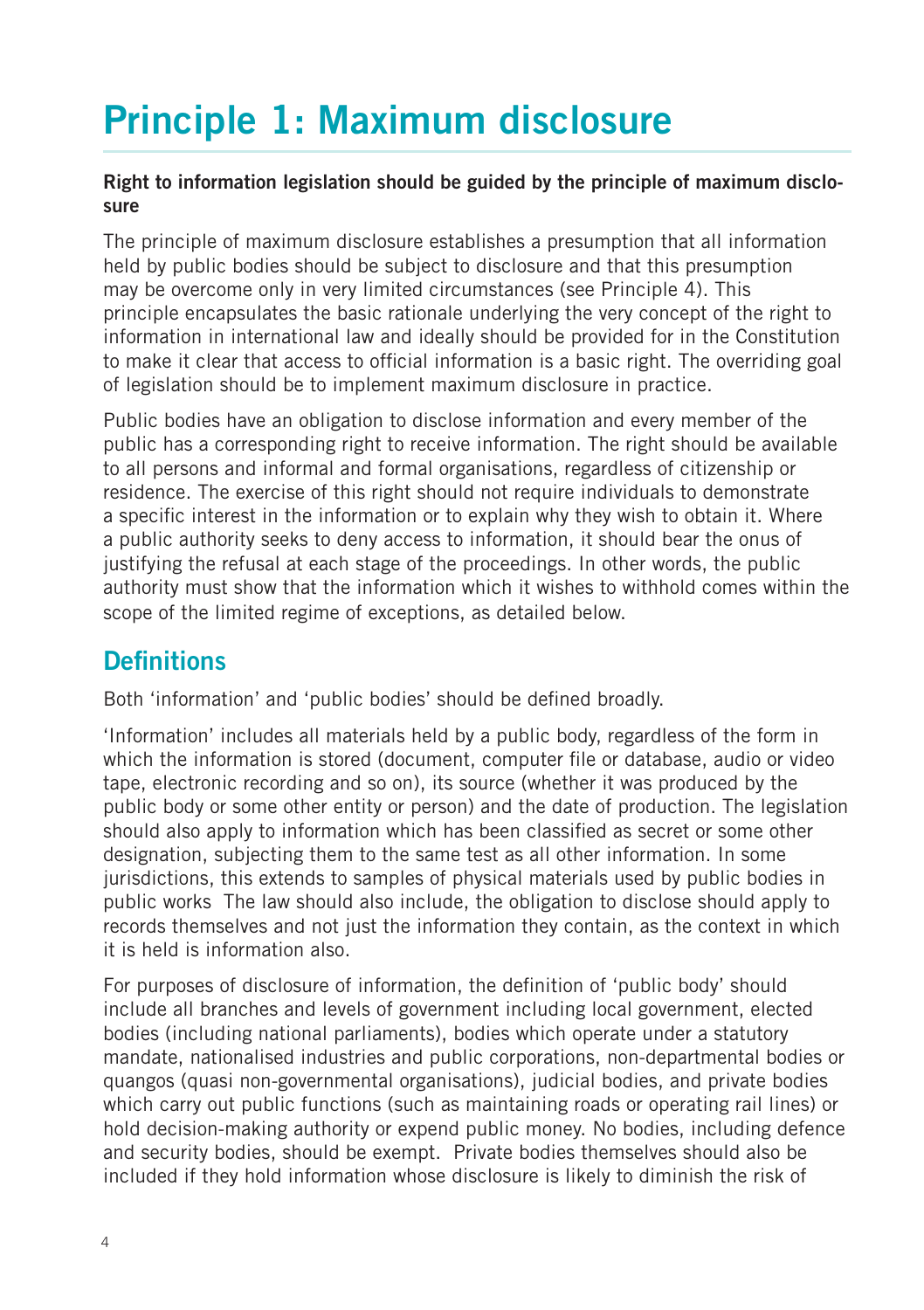harm to key public interests, such as the environment and health or affect individuals' human rights. Inter-governmental organisations should also be subject to right to information regimes based on the principles set down in this document.

### Retention and Destruction of Information

To protect the integrity and availability of information, the law should establish minimum standards regarding the maintenance and preservation of information by public bodies. Such bodies should be required to allocate sufficient resources and attention to ensuring that public record-keeping is adequate. It should provide that obstruction of access to, or the willful destruction of information is a criminal offence.

## Principle 2: Obligation to publish

#### Public bodies should be under an obligation to publish key information

The right to information implies not only that public bodies respond to requests for information but also that they proactively publish and disseminate widely information of significant public interest, subject only to reasonable limits based on resources and capacity. Which information should be published will depend on the public body concerned. The law should establish both a general obligation to publish and key categories of information that must be published.

Public bodies should, as a minimum, be under an obligation to routinely publish and update the following categories of information:

- operational information about how the public body functions, including objectives, organizational structures, standards, achievements, manuals, policies, procedures, rules, and key personnel;
- information on audited accounts, licenses, budgets, revenue, spending, subsidy programmes public procurement, and contracts;
- information on any requests, complaints or other direct actions which members of the public may take in relation to the public body;
- guidance on processes by which members of the public may provide input into major policy or legislative proposals;
- the types of information which the body holds and the form in which this information is held, including any registers of documents and databases; and
- the content of any decision or policy affecting the public, along with reasons for the decision and background material of importance in framing the decision, including all environmental, social, or human rights impact assessments.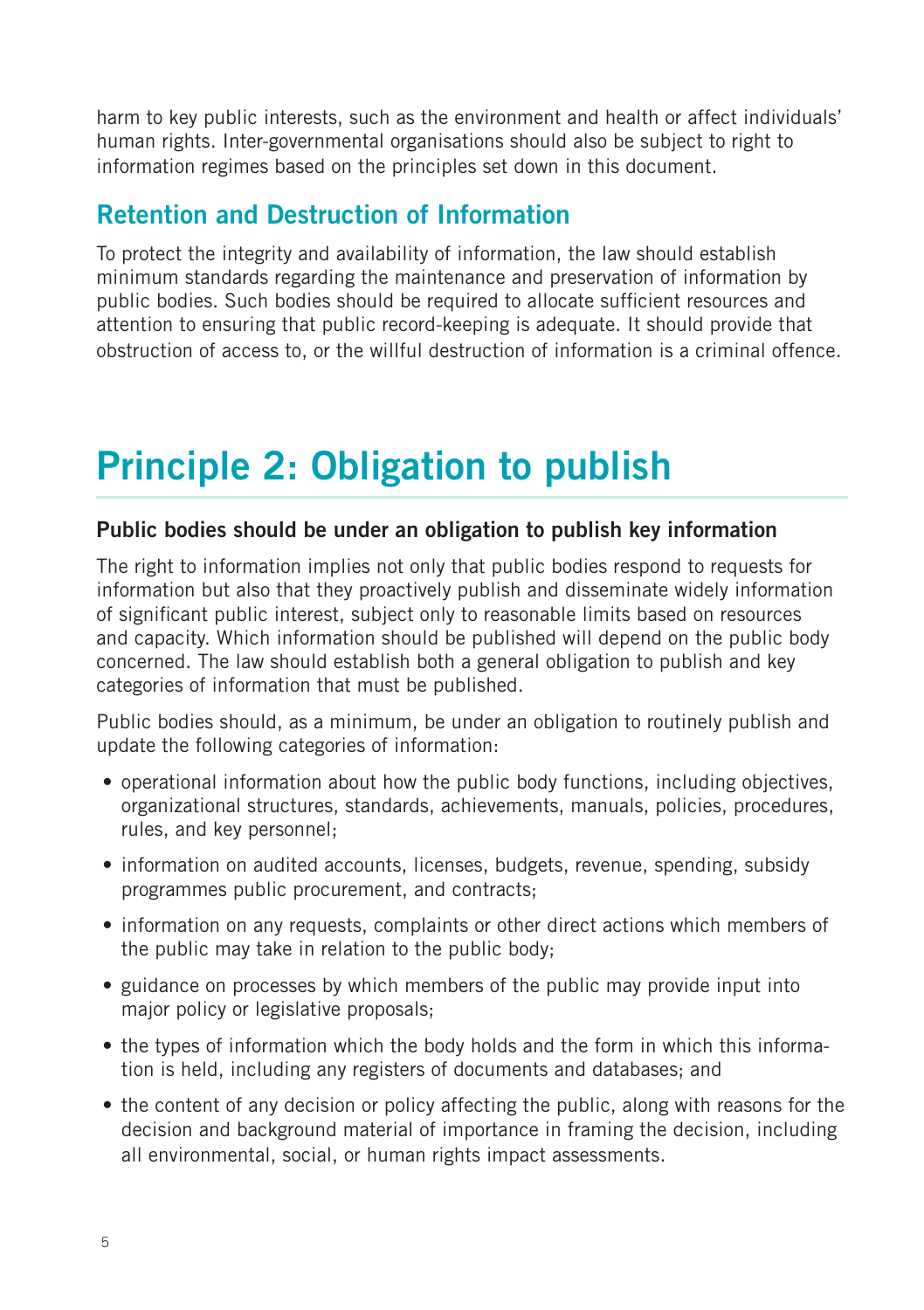## <span id="page-5-0"></span>Open data and reuse

Information proactively published, as well as that released in response to requests, should be made available in open and machine readable formats when applicable, and without restrictions on its further use and publication.

## Principle 3: Promotion of open government

#### Public bodies must actively promote open government

Informing the public of their rights and promoting a culture of openness within government are essential if the goals of right to information legislation are to be realised. Indeed, experience in various countries shows that a recalcitrant civil service can undermine even the most progressive legislation. Promotional activities are, therefore, an essential component of a right to information regime. This is an area where the particular activities will vary from country to country, depending on factors such as the way the civil service is organised, key constraints to the free disclosure of information, literacy levels and the degree of awareness of the general public. The law should require that adequate resources and attention are devoted to the question of promoting the goals of the legislation.

### Public Education

As a minimum, the law should make provision for public education and the dissemination of information regarding the right to access information, the scope of information which is available and the manner in which such rights may be exercised. In countries where newspaper distribution or literacy levels are low, the broadcast media are a particularly important vehicle for such dissemination and education. Information and communications technologies can also be effective. Local public information boards and other community-based information systems should also be used. Creative alternatives, such as town meetings or mobile film units, should also be explored. Such activities should be undertaken both by individual public bodies and a specially designated and adequately funded official body – either the one which reviews requests for information, or another body established specifically for this purpose.

### Tackling the culture of official secrecy

The law should provide for a number of mechanisms to address the problem of a culture of secrecy within government. These should include a requirement that public bodies provide comprehensive right to information training for their employees. Such training should address the importance and scope of right to information, procedural mechanisms for accessing information, how to maintain and access records efficiently, the scope of whistleblower protection, and what sort of information a body is required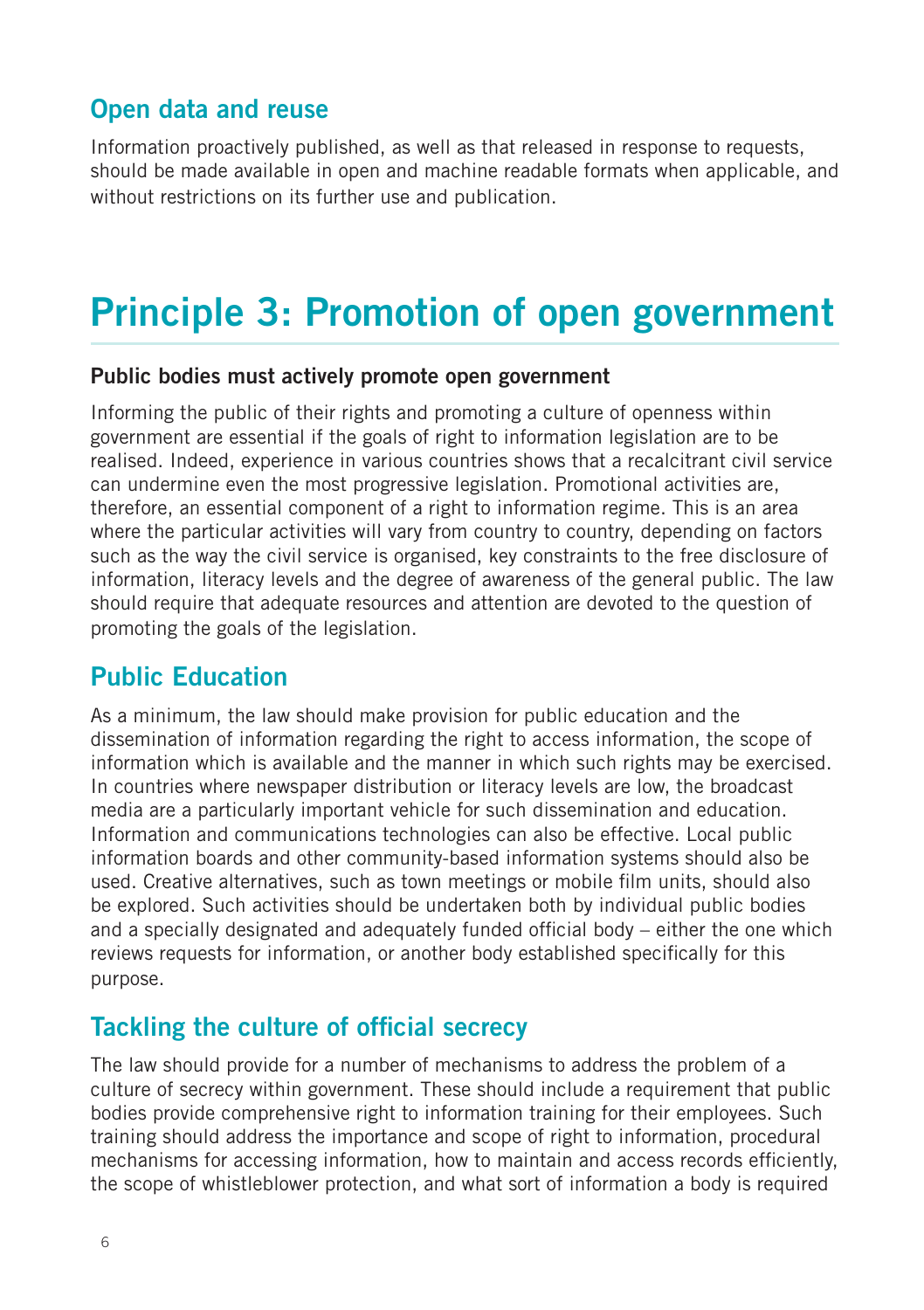<span id="page-6-0"></span>to publish. Officials at all levels should receive some training, depending on their role.

The official body responsible for public education should also play a role in promoting openness within government. Initiatives might include incentives for public bodies that perform well, campaigns to address secrecy problems and communications campaigns encouraging bodies that are improving and criticising those which remain excessively secret. Bodies should provide annual reports to Parliament and/ or Parliamentary bodies on their activities, highlighting problems and achievements, which might also include measures taken to improve public access to information, any remaining constraints to the free flow of information which have been identified, and measures to be taken in the year ahead.

## Principle 4: Limited scope of exceptions

### Exceptions should be clearly and narrowly drawn and subject to strict "harm" and "public interest" tests

All individual requests for information from public bodies should be met unless the public body can show that the information falls within the scope of the limited regime of exceptions. A refusal to disclose information is not justified unless the public authority can show that the information meets a strict three-part test.

Bodies should only withhold the specific information that is exempted in documents or records and provide redacted versions of the remainder of the material.

### The three-part test

- the information must relate to a legitimate aim as provided for in international law;
- disclosure must threaten to cause substantial harm to that aim; and
- the harm to the aim must be greater than the public interest in having the information.

No public bodies should be completely excluded from the ambit of the law, even if the majority of their functions fall within the zone of exceptions. This applies to all branches of government (that is, the executive, legislative and judicial branches) as well as to all functions of government (including, for example, functions of security and defence bodies). Non-disclosure of information must be justified on a case-bycase basis.

Restrictions whose aim is to protect governments from embarrassment or the exposure of wrongdoing including human rights violations and corruption can never be justified.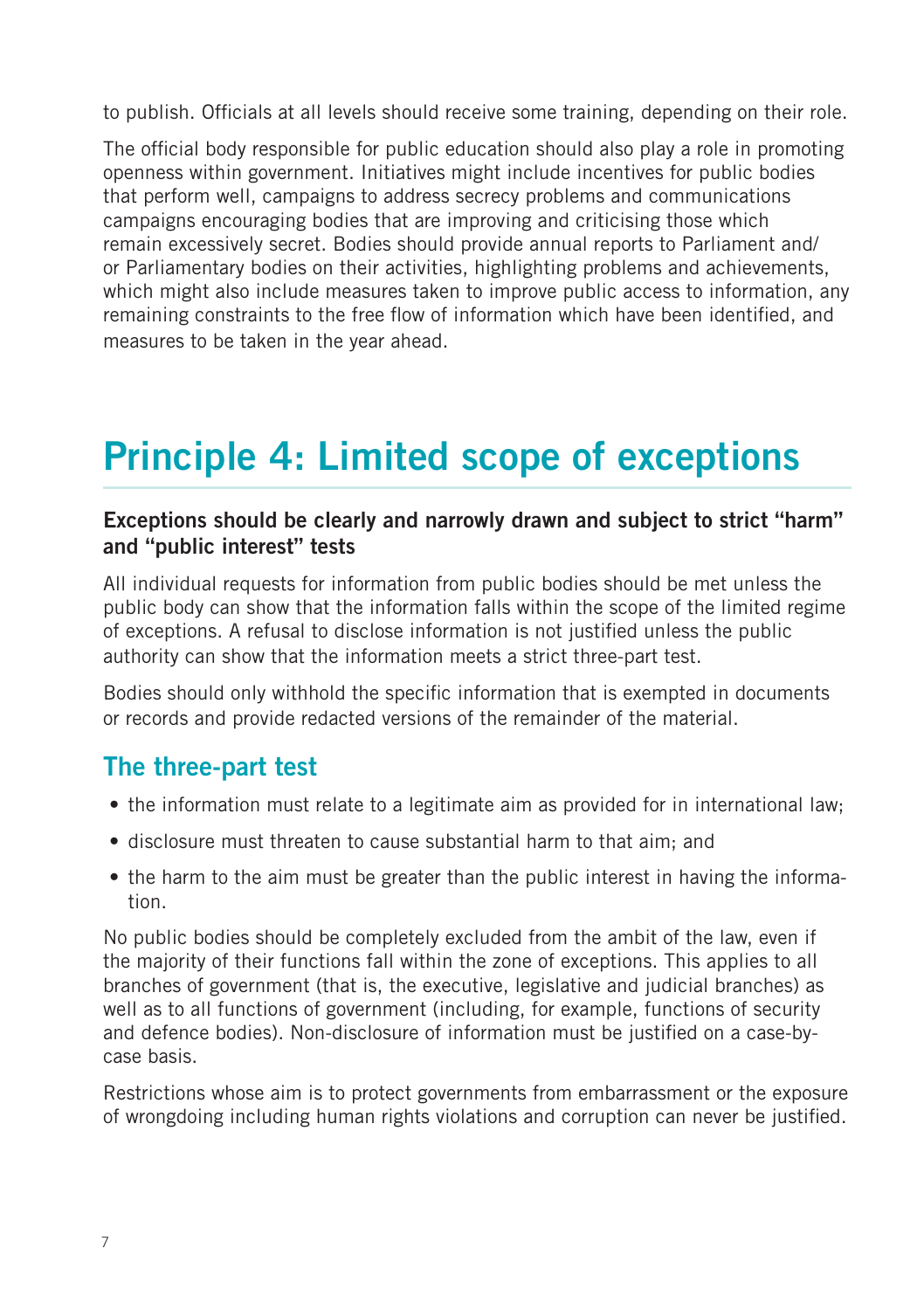### Legitimate aims justifying exceptions

A complete list of the legitimate aims which may justify non-disclosure should be provided in the law. This list should include only interests which constitute legitimate grounds for refusing to disclose documents and should be limited to matters recognized under international law such as law enforcement, privacy, national security, commercial and other confidentiality, public or individual safety, and the effectiveness and integrity of government decision-making processes.

Exceptions should be narrowly drawn so as to avoid limiting the disclosure which does not harm the legitimate interest. They should be based on the content, rather than the type, of the information. Information that is withheld should be routinely reviewed to ensure that the exemption still applies. For example, the justification for classifying information on the basis of national security may well disappear after a specific national security threat subsides. Exceptions should be limited to no more than 15 years, except in extraordinary circumstances.

### Refusals must meet a substantial harm test

It is not sufficient that information simply fall within the scope of a legitimate aim listed in the law. The public body must also show that the disclosure of the information would cause substantial harm to that legitimate aim. In some cases, disclosure may benefit as well as harm the aim. For example, the exposure of corruption in the military may at first sight appear to weaken national defence but actually, over time, help to eliminate the corruption and strengthen the armed forces. For non-disclosure to be legitimate in such cases, the net effect of disclosure must be to cause substantial harm to the aim.

### Overriding public interest

Even if it can be shown that disclosure of the information would cause substantial harm to a legitimate aim, the information should still be disclosed if the benefits of disclosure outweigh the harm. For example, certain information may be private in nature but at the same time expose high-level corruption within government. The harm to the legitimate aim must be weighed against the public interest in having the information made public. Where the latter is greater, the law should provide for disclosure of the information. Other public interests include making an important contribution to an ongoing public debate, promote public participation in political debate, improving accountability for the running of public affairs in general and the use of public funds in particular; expose serious wrongdoings, including human rights violations, other criminal offences, abuse of public office and deliberate concealment of serious wrongdoing; and benefit public health or safety.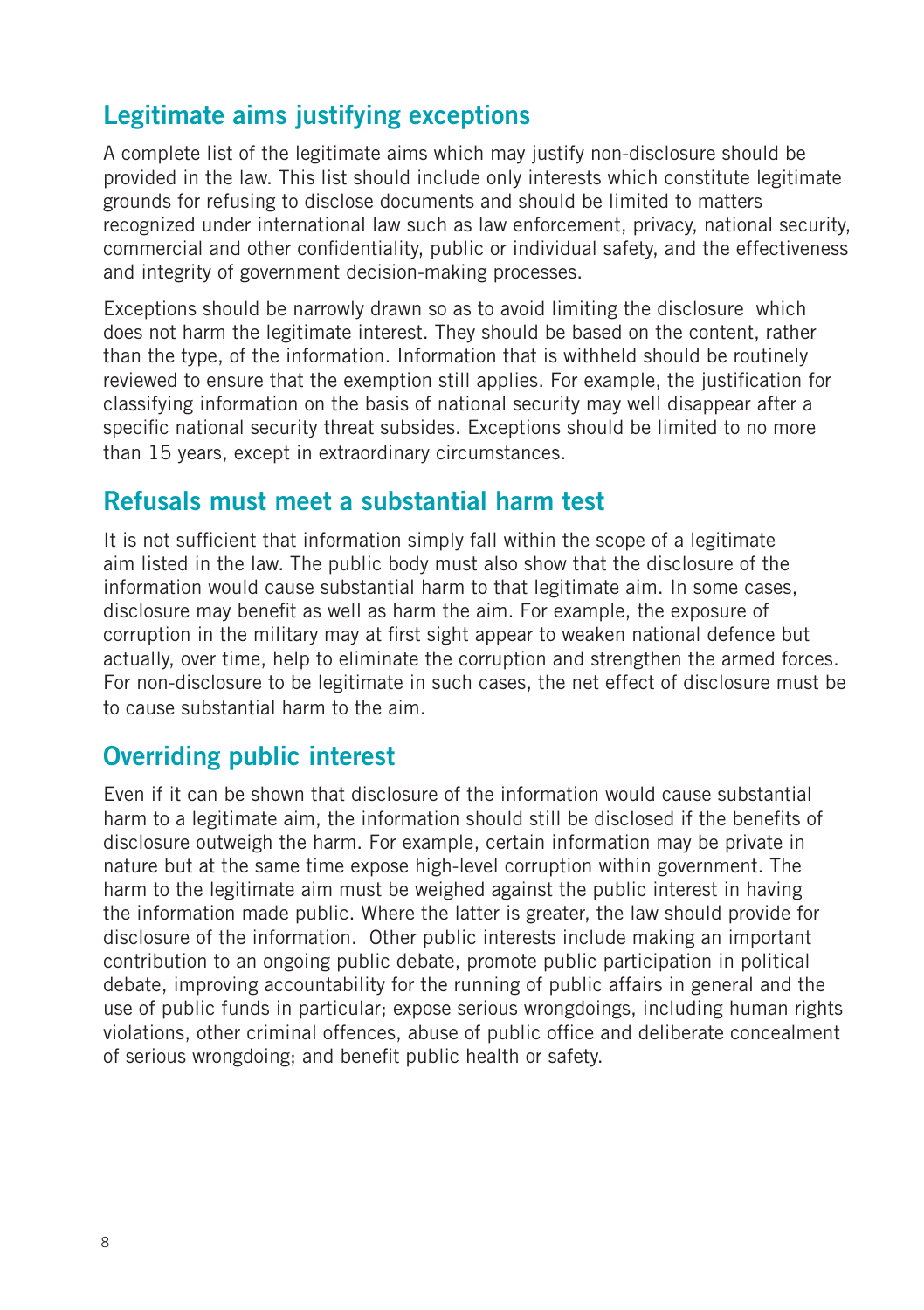## <span id="page-8-0"></span>Principle 5: Processes to facilitate access

#### Requests for information should be processed rapidly and fairly and an independent review of any refusals should be available

All public bodies should be required to establish open, accessible internal systems for ensuring the public's right to request and receive information. Bodies should designate an individual who is responsible for processing such requests and for ensuring compliance with the law.

Public bodies should also be required to assist applicants whose requests relate to published information, or are unclear, excessively broad or otherwise in need of reformulation. On the other hand, public bodies may be able to refuse clearly frivolous or vexatious requests that are only intended to disrupt the activities of the public body. Public bodies should not have to provide individuals with information that is contained in a publication that is freely available to the public, but in such cases the body must direct the applicant to the published source.

Provision should be made to ensure full access to information for disadvantaged groups, for example those who cannot read or write, those who do not speak the language of the record, or those who suffer from disabilities such as blindness.

The law should provide for strict time limits for the processing of requests on no more than one month.

The law should require that any refusals be accompanied by substantive written reasons, based on the exemptions set out in the law and provide the applicant information on their appeal rights.

## Appeals

A process for deciding upon requests for information should be specified at three different levels: within the public body; appeals to an independent administrative body; and appeals to the courts.

Provision should be made for an internal appeal to a designated higher authority within the public authority who can review the original decision.

In all cases, the law should provide for an individual right of appeal to an independent body from a refusal by a public body to disclose information. This may be either an existing body, such as an Ombudsman or a specialised administrative body established for this purpose. In either case, the body must meet certain standards and have certain powers. Its independence should be guaranteed, both formally and through the process by which the head and/or board is/are appointed. The best practice is the create an independent information commission.

Appointments should be made by representative bodies, such as an all-party parliamentary committee, and the process should be open and allow for public input,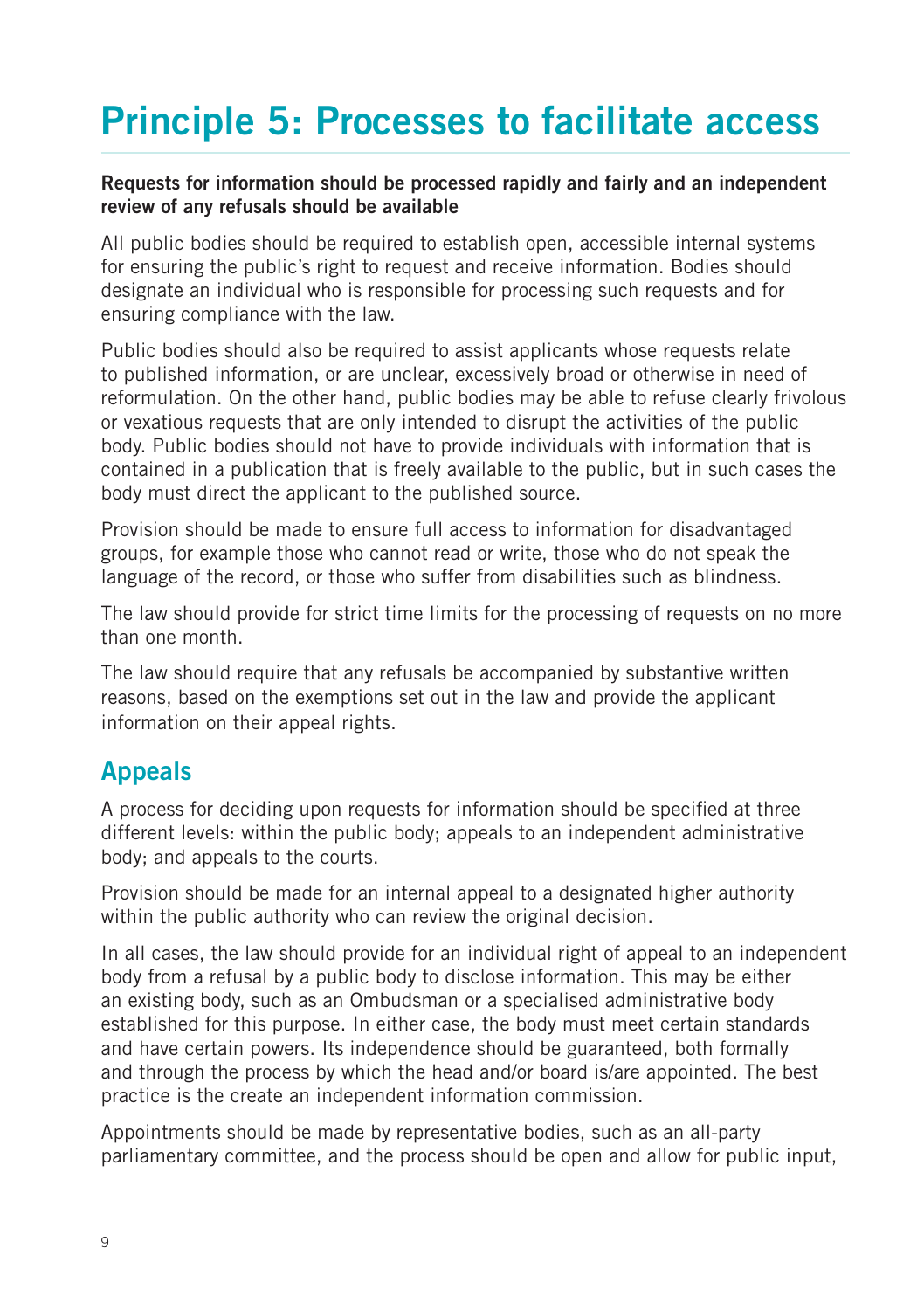<span id="page-9-0"></span>for example regarding nominations. Individuals appointed to such a body should be required to meet strict standards of professionalism, independence and competence, and be subject to strict conflict of interest rules.

The procedure by which the administrative body processes appeals over requests for information which have been refused should be designed to operate rapidly and cost as little as is reasonably possible. This ensures that all members of the public can access this procedure and that excessive delays do not undermine the whole purpose of requesting information in the first place.

The administrative body should be granted full powers to investigate any appeal, including the ability to compel witnesses and, importantly, to require the public body to provide it with any information or record for its consideration, in camera where necessary and justified.

Upon the conclusion of an investigation, the administrative body should have the power to dismiss the appeal, to require the public body to disclose the information, to adjust any charges levied by the public body, to sanction public bodies for obstructive behaviour where warranted and/or to impose costs on public bodies in relation to the appeal.

The administrative body should also have the power to refer to the courts cases which disclose evidence of criminal obstruction of access to or willful destruction of records.

The applicant should be able to appeal to the courts against decisions of the body. The court should have the full power to review the case on its merits and not be limited to the question of whether the body has acted reasonably. This will ensure that due attention is given to resolving difficult questions and that a consistent approach to right to information issues is promoted.

## Principle 6: Costs

#### Individuals should not be deterred from obtaining public information by costs

The cost of gaining access to information held by public bodies should not prevent people from demanding information of public interest, given that the whole rationale behind right to information laws is to promote open access to information. It is well established that the long-term benefits of openness far exceed the costs. In any case, experience in a number of countries suggests that access costs are not an effective means of offsetting the costs of a right to information regime.

Generally the principle should be that the information is provided at no or low cost and limited to the actual cost of reproduction and delivery. Costs should be waived or significantly reduced for requests for personal information or for requests in the public interest (which should be presumed where the purpose of the request is connected with publication) and for requests from those with incomes below the national poverty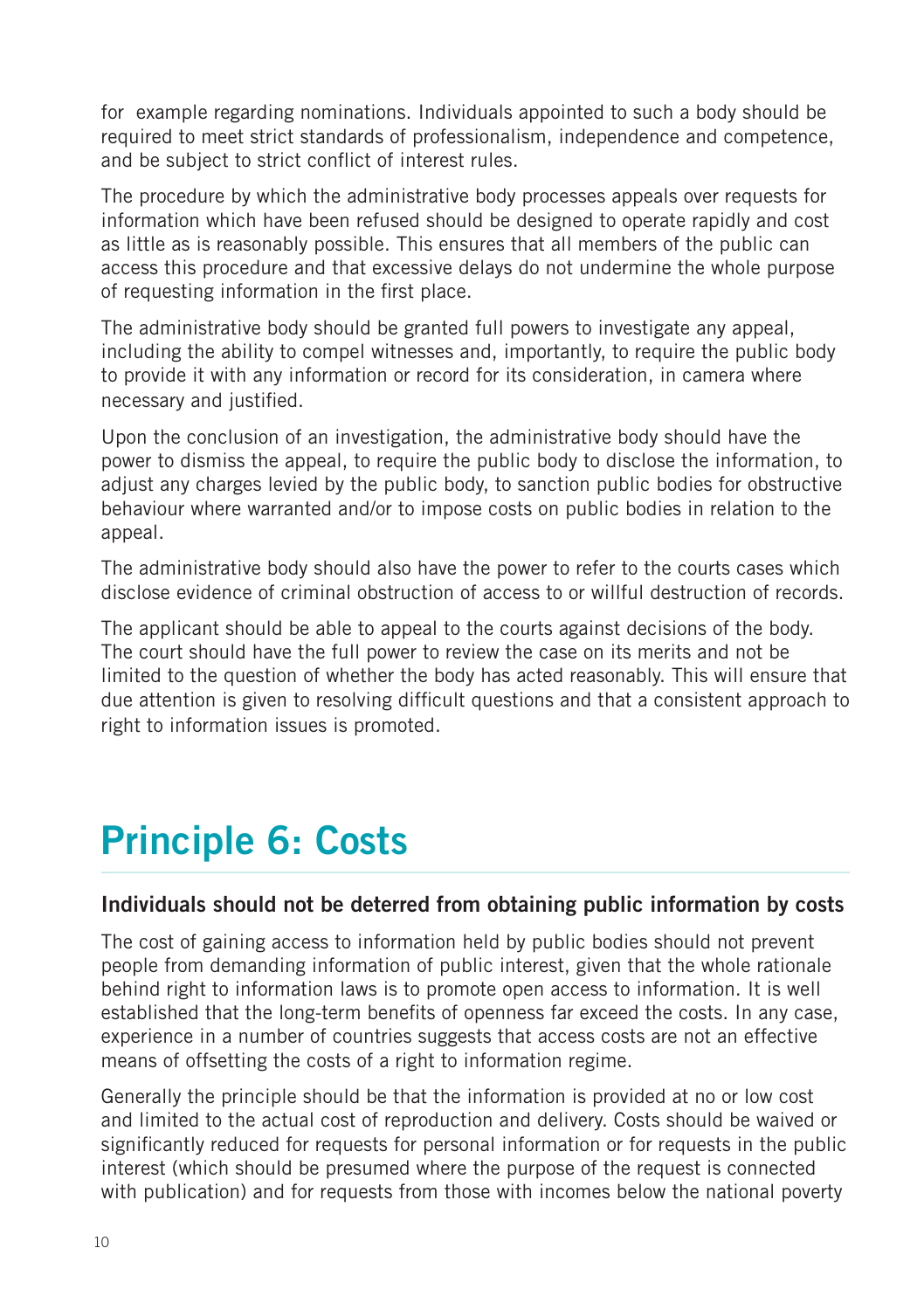<span id="page-10-0"></span>line. In some jurisdictions, higher fees are levied on commercial requests as a means of subsidising public interest requests but this is generally not considered to be fully effective.

## Principle 7: Open meetings

#### Meetings of public bodies should be open to the public

The right to information includes the public's right to know what the government is doing on its behalf and to participate in decision-making processes. Right to information legislation should therefore establish a presumption that all meetings of governing bodies are open to the public.

"Governing" in this context refers primarily to the exercise of decision-making powers, but bodies which merely proffer advice may also be covered when the advice is expected to be used to influence decisions. Political committees – meetings of members of the same political party – are not considered to be governing bodies.

On the other hand, meetings of elected bodies and their committees, planning and zoning boards, boards of public and educational authorities and public industrial development agencies would be included.

A "meeting" in this context refers primarily to a formal meeting, namely the official convening of a public body for the purpose of conducting public business. Factors that indicate that a meeting is formal are the requirement for a quorum and the applicability of formal procedural rules.

Notice of meetings is necessary if the public is to have a real opportunity to participate and the law should require that adequate notice of meetings and the substantive materials to be discussed at the meeting are given sufficiently in advance to allow for attendance and engagement. This is especially important in the case of projects relating to development as part of environmental or social impact procedures.

Meetings may be closed, but only in accordance with established procedures and where adequate reasons for closure exist. Any decision to close a meeting should itself be open to the public. The grounds for closure are broader than the list of exceptions to the rule of disclosure but are not unlimited. Reasons for closure might, in appropriate circumstances, include public health and safety, law enforcement or investigation, employee or personnel matters, privacy, commercial matters and national security. Decisions made at unlawfully closed meetings should be subject to review and presumed to be void.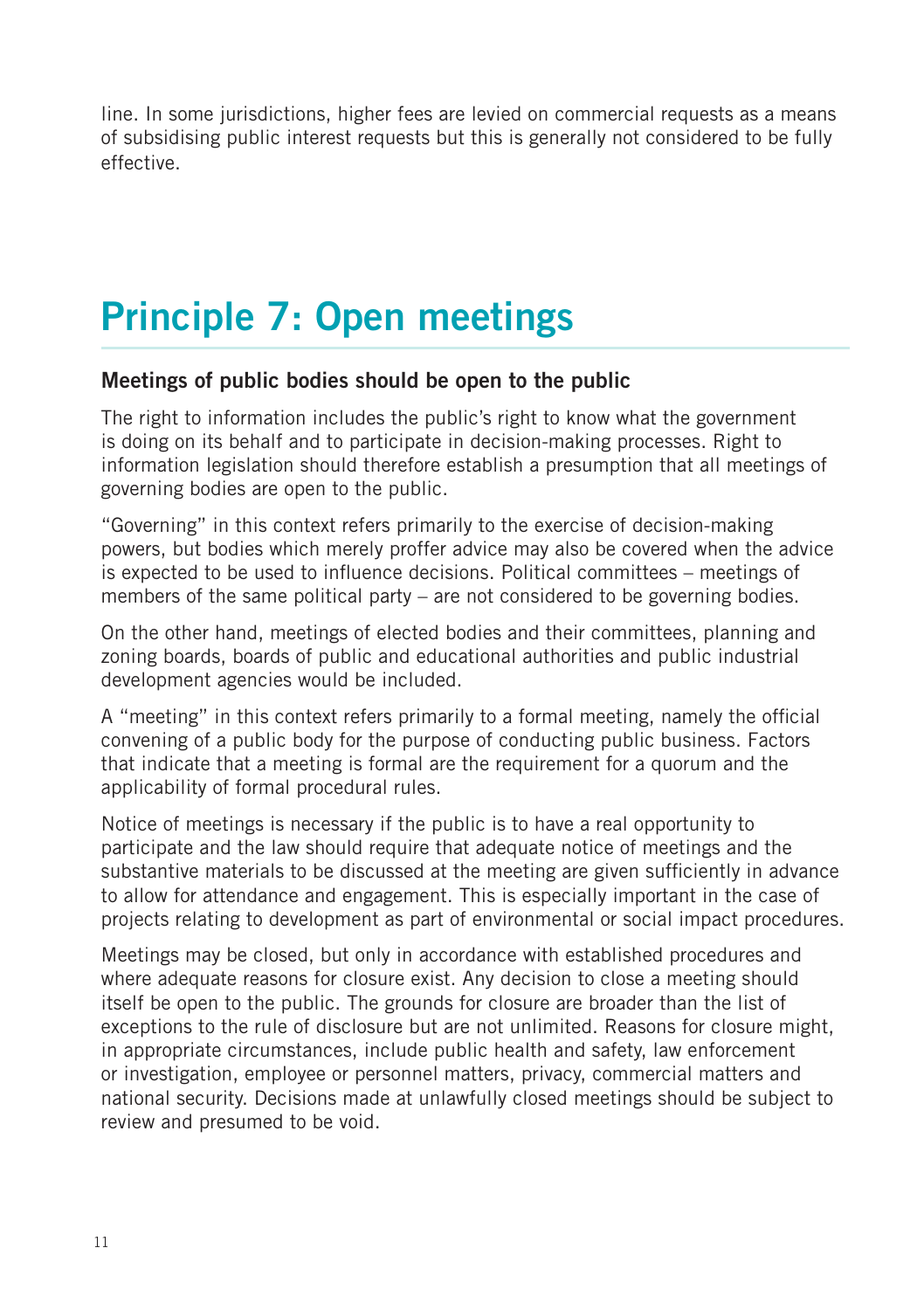## Principle 8: Disclosure takes precedence

#### Laws which are inconsistent with the principle of maximum disclosure should be amended or repealed

The law on the right to information should require that other legislation be interpreted in a manner consistent with its provisions and repealed when necessary.

The regime of exceptions provided for in the right to information law should be comprehensive and other laws should not be permitted to extend it. In particular, secrecy laws should not make it illegal for officials to divulge information which they are required to disclose under the right to information law.

In addition, officials should be protected from sanctions where they have, reasonably and in good faith, disclosed information pursuant to a right to information request, even if it subsequently transpires that the information is not subject to disclosure or contains libelous materials. Otherwise, the culture of secrecy which envelopes many governing bodies will be maintained as officials may be excessively cautious about requests for information, to avoid any personal risk.

## Principle 9: Protection for whistleblowers

#### Individuals who release information on wrongdoing – whistleblowers – must be protected

Individuals should be protected from any legal, administrative or employment-related sanctions or harms for releasing information on wrongdoing by public or private bodies. This should be established clearly in law. The best practice is for countries to adopt comprehensive laws that apply to all related aspects of criminal, civil, administrative and labour law.

"Wrongdoing" in this context includes the commission of a criminal offence, failure to comply with a legal obligation, a miscarriage of justice, corruption or dishonesty, or serious maladministration regarding a public body. It also includes a serious threat to health, safety or the environment, whether linked to individual wrongdoing or not.

Whistleblowers should benefit from protection as long as they acted with the reasonable belief that the information was substantially true and disclosed evidence of wrongdoing. Such protection should apply even where disclosure would otherwise be in breach of a legal or employment requirement. Those that sanction, harm or harass whistleblowers should themselves face administrative or legal sanctions or criminal penalties in the most serious cases.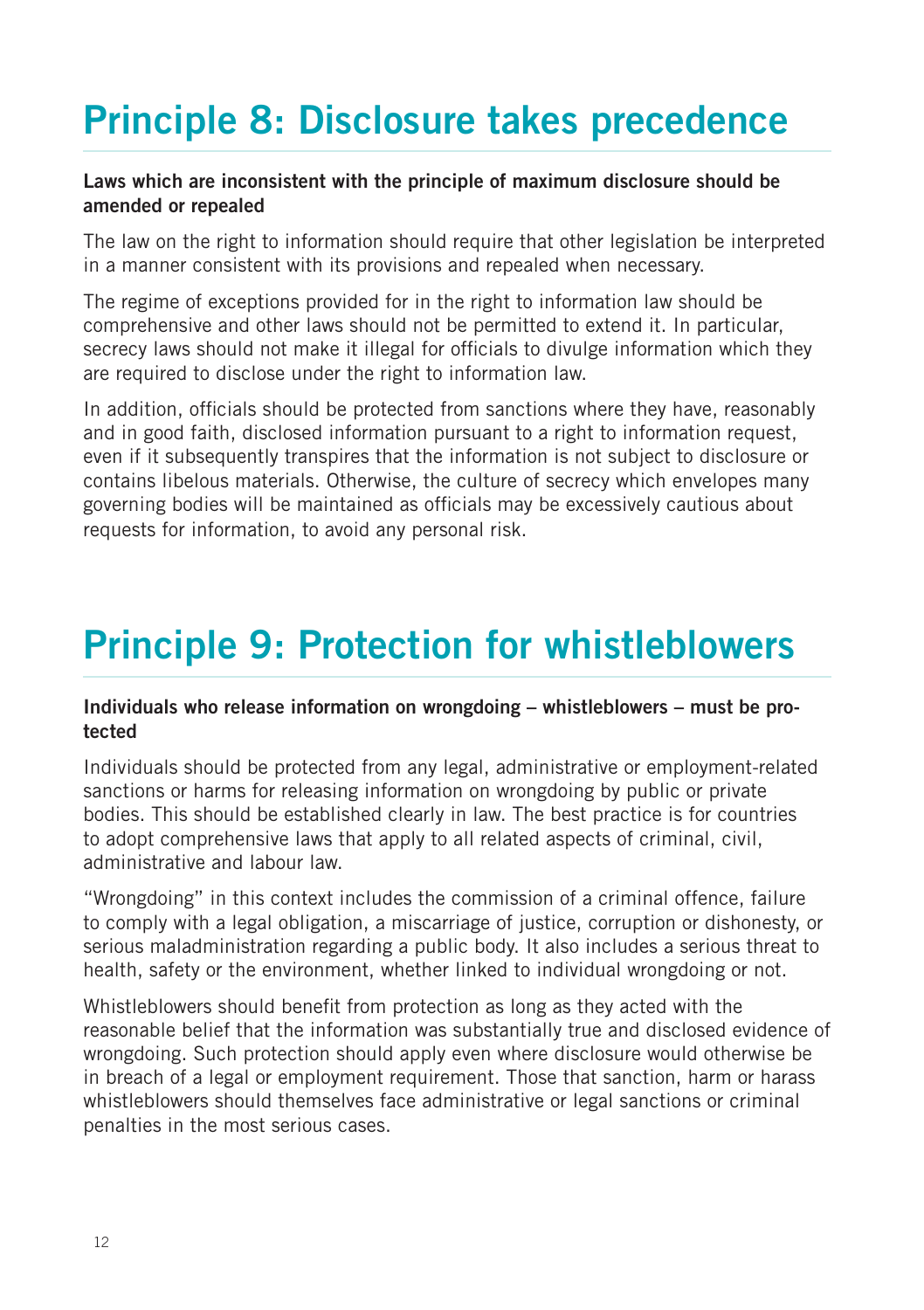In some countries, protection for whistleblowers is conditional upon a requirement to release the information to certain individuals or oversight bodies. Protection for disclosure to other individuals including to the media should be available where the persons reasonably believed that disclosure to those bodies would not result in an adequate remedy for the wrongdoing that is exposed. Anonymous disclosure should also be allowed and protected.

The "public interest" for disclosure to other parties include the media in this context would include situations where the benefits of disclosure outweigh the harm, or where an alternative means of releasing the information is necessary to protect a key interest. This would apply, for example, in situations where whistleblowers need protection from retaliation, where the problem is unlikely to be resolved through formal mechanisms, where there is an exceptionally serious reason for releasing the information, such as an imminent threat to public health or safety, or where there is a risk that evidence of wrongdoing will otherwise be concealed or destroyed.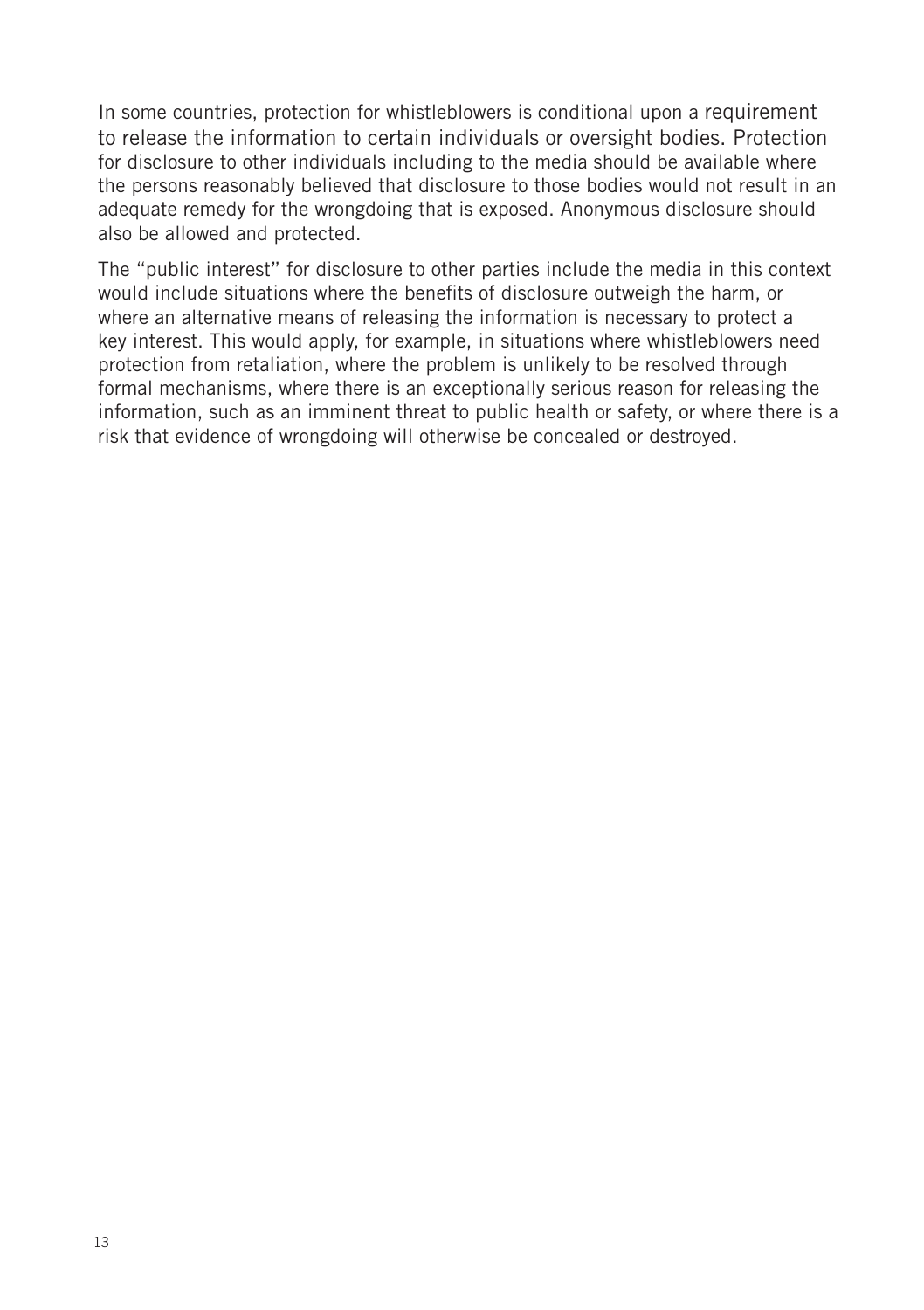## **About ARTICLE 19**

### ARTICLE 19 envisages a world where people are free to speak their opinions, to participate in decision-making and to make informed choices about their lives.

For this to be possible, people everywhere must be able to exercise their rights to freedom of expression and freedom of information. Without these rights, democracy, good governance and development cannot happen.

We take our name from Article 19 of the Universal Declaration of Human Rights:

"Everyone has the right to freedom of opinion and expression; this right includes freedom to hold opinions without interference and to seek, receive, and impart information and ideas through any media and regardless of frontiers."

ARTICLE 19 works so that people everywhere can express themselves freely, access information and enjoy freedom of the press. We understand freedom of expression as three things:

Freedom of expression is the right to speak

- It is the right to voice political, cultural, social and economic opinions
- It is the right to dissent
- It makes electoral democracy meaningful and builds public trust in administration.

Freedom of expression is freedom of the press

- It is the right of a free and independent media to report without fear, interference, persecution or discrimination
- It is the right to provide knowledge, give voice to the marginalised and to highlight corruption
- It creates an environment where people feel safe to question government action and to hold power accountable.

Freedom of expression is the right to know

- It is the right to access all media, internet, art, academic writings, and information held by government
- It is the right to use when demanding rights to health, to a clean environment, to truth and to justice
- It holds governments accountable for their promises, obligations and actions, preventing corruption which thrives on secrecy.